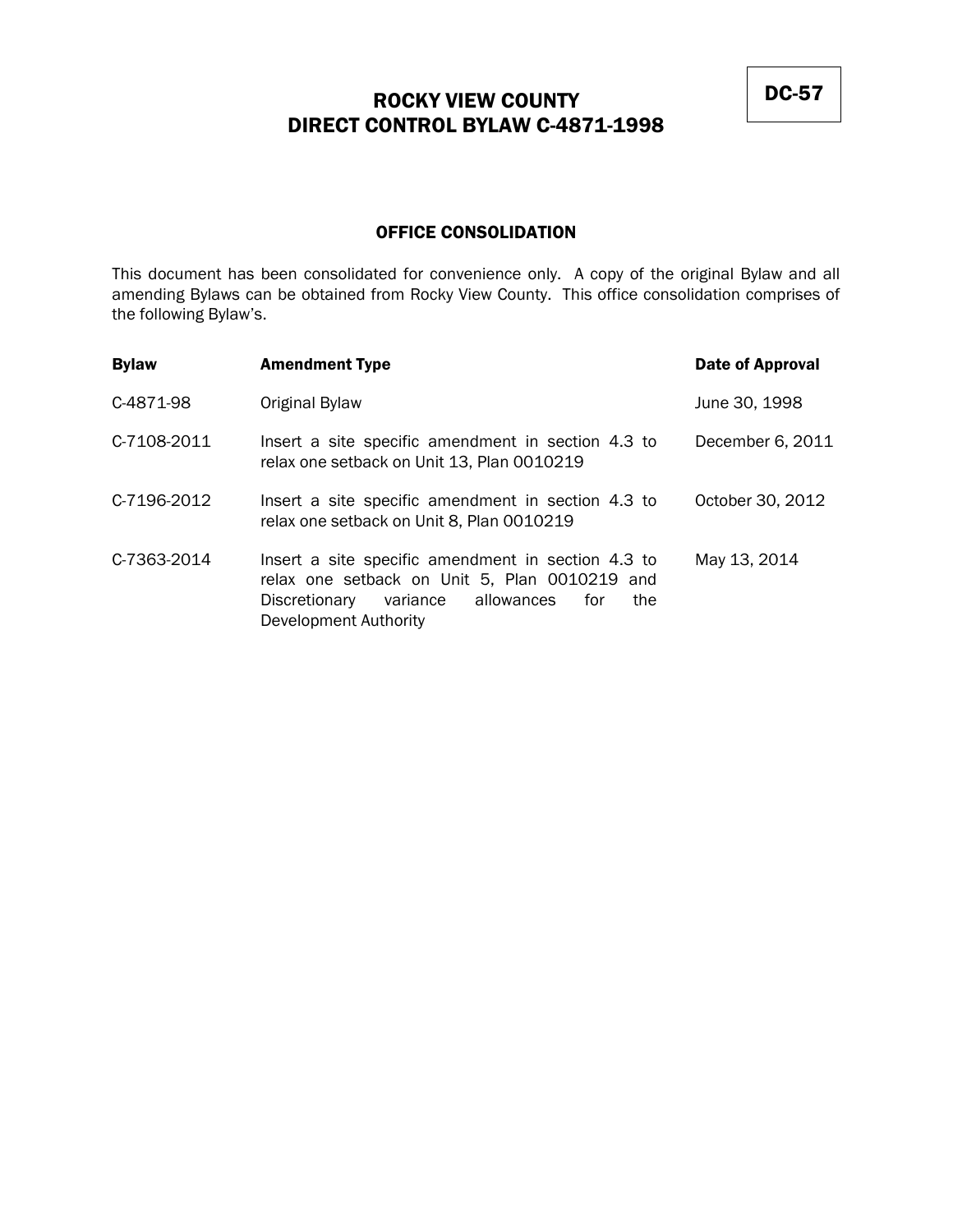### DIRECT CONTROL BYLAW REGULATIONS

- 1.0 That Land Use Bylaw C-1725-84 be amended by redesignating the use of the Lands from Recreation Commercial District to Direct Control District in accordance with special guidelines to accommodate fourteen residential bareland condominium units;
- 2.0 That the guidelines of the Direct Control District comprise:
	- 3.0 General Regulations
	- 4.0 Land Use Regulations
	- 5.0 Development Regulations
	- 6.0 Definitions
	- 7.0 Implementation

### 3.0 GENERAL REGULATIONS

- 3.1 The General Land Use Regulations as contained in Section 8 of the Land Use Bylaw do not apply except where specifically noted herein.
- 3.2 The Development Officer shall consider and decide on applications for Development Permits for those uses which are listed as "Permitted Uses" and "Discretionary Uses" by this Bylaw.
- 3.3 The Development Officer shall cause to be issued Development Permits which have been approved.
- 3.4 No Development of the Lands shall be permitted until the Municipality and the Developer have executed a Development Agreement(s) in form and substance satisfactory to the Council in its sole discretion.
- 3.5 The Municipality may, through the Development Agreement(s) required by this Bylaw, specify any development regulation, criteria or condition necessary to ensure all subdivision and development on the Lands conform with the development proposals upon which this Bylaw is based as determined by and to the satisfaction of Municipality.
- 3.6 No development of the Lands shall be permitted until a Storm Water Management Plan has been prepared and submitted by the Developer in form and substance satisfactory to the Municipality and Alberta Environmental Protection.
- 3.7 Notwithstanding any provision to the contrary but subject to 5.1 (b) and ( c) herein, a Development Permit for grading of the Lands and installation of utilities may be issued by the Development Officer provided the conditions are satisfactory to the Municipality in form and substance.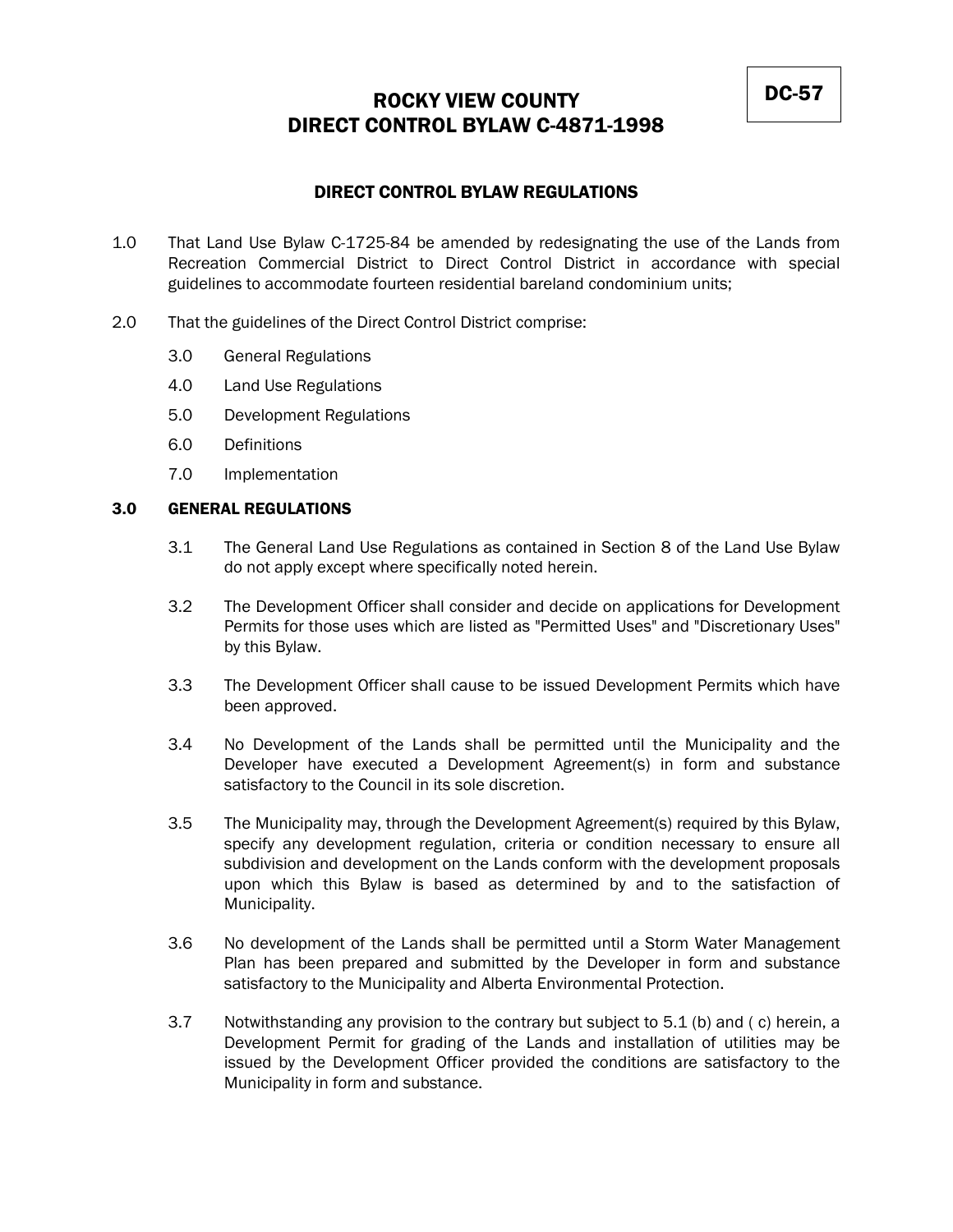- 3.8 For the purpose of this Bylaw:
	- 3.8.1 Section 8.7.3 of the Land Use Bylaw shall apply to the height of any fences on the Lands.
	- 3.8.2 Section 8.15.1 of the Land Use Bylaw pertaining to Owner's Duties and Responsibilities shall apply.

#### 4.0 LAND USE REGULATIONS

- 4.1 List of Permitted Uses
	- 4.1.1 dwellings, single detached
- 4.2 **List of Discretionary Uses** 
	- 4.2.1 accessory buildings
	- 4.2.2 private roads
	- 4.2.3 utility distribution and collection systems necessary to service the development
	- 4.2.4 home occupations
	- 4.2.5 pedestrian pathways
- 4.3 Minimum and Maximum Requirements
	- 4.3.1 maximum number of bareland condominium lots for individual residential use: 14
	- 4.3.2 maximum titled area of bareland condominium lot: 0.83 acres (37,029 sq. feet)
	- 4.3.3 minimum titled area of bareland condominium lot: 0.51 acres (21,782 sq. feet)
	- 4.3.4 maximum number of dwelling units: 14
	- 4.3.5 maximum number of dwelling units per bareland condominium unit: 1
	- 4.3.6 minimum habitable floor area of dwelling units: 139 sq. metres (1500 sq. feet)
	- 4.3.7 maximum height of dwelling units: 10 metres (32.81 feet)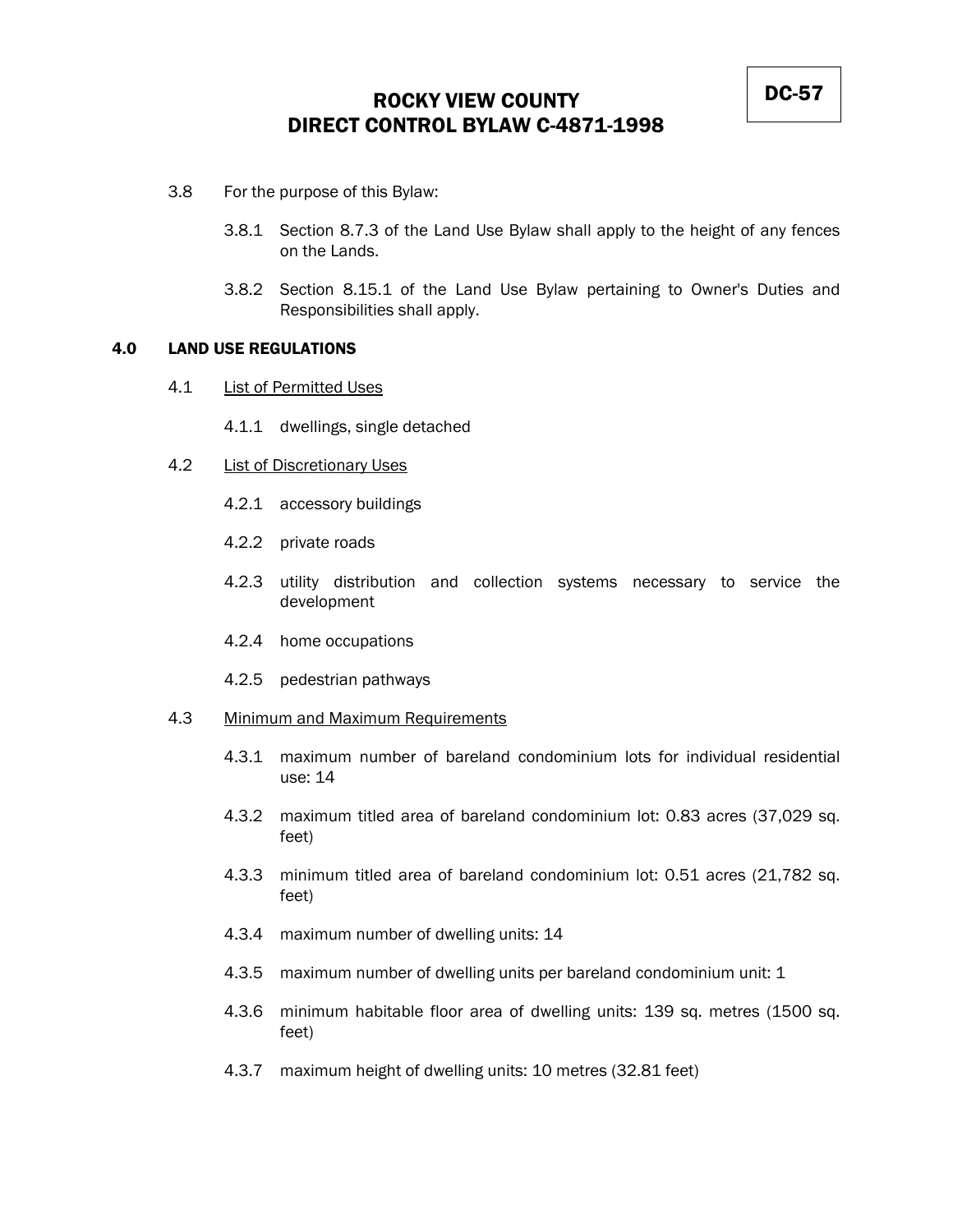- 4.3.8 maximum total building area for all accessory buildings per residential condominium lot: 120 sq. metres (1292 sq. feet)
- 4.3.9 maximum number of accessory buildings: 2
- 4.3.10 minimum setback to any property line: 8 metres (26.25 feet)
	- a) notwithstanding section 4.3, Unit 13, Plan 0010219 within SE 25-23-5- W5M is permitted one setback to be a minimum of 7.5 metres (24.61 feet), in order to allow an existing dwelling to remain.
	- b) notwithstanding section 4.3.10, Unit 8, Plan 0010219 within SE 25-23-5- W5M is permitted one setback to be a minimum of 7.94 metres (26.05 feet), in order to allow an existing dwelling to remain.
	- c) notwithstanding section 4.3.10, Unit 5, Plan 0010219 within SE 25-23-5- W5M is permitted one setback to be a minimum of 4.00 metres (13.12 feet), in order to allow an existing dwelling to remain.

#### 4.4 Development Authority Variances

4.4.1 The Development Authority may issue a Development Permit to grant relaxations for setbacks to any property line for existing buildings so long as the amount of the variance does not exceed 10% of the required distance.

#### 5.0 DEVELOPMENT REGULATIONS

- 5.1 Except as provided in 3.7 herein, no development of the Lands shall be permitted, no Development Permits or Building Permits shall be issued by the Development Officer and endorsement of the final plan of subdivision of the Lands shall not occur until:
	- a) the requirements of a wastewater collection, treatment and disposal system necessary to service the Lands have been satisfied and the Developer has received the approval of the Municipality and Alberta Environmental Protection with respect to the provision of wastewater collection, treatment and disposal facilities to the Lands to service the proposed subdivision and the Developer has submitted to the Municipality and Alberta Environmental Protection complete plans and specifications thereto and said facilities have been substantially constructed and completed in accordance therewith.
	- b) all necessary licenses, permits and/or approvals have been received from Alberta Environmental Protection with respect to a water supply and distribution system to service the Lands and a license to divert and use water is obtained from Alberta Environmental Protection.
	- c) all necessary licenses, permits and/or approvals have been received from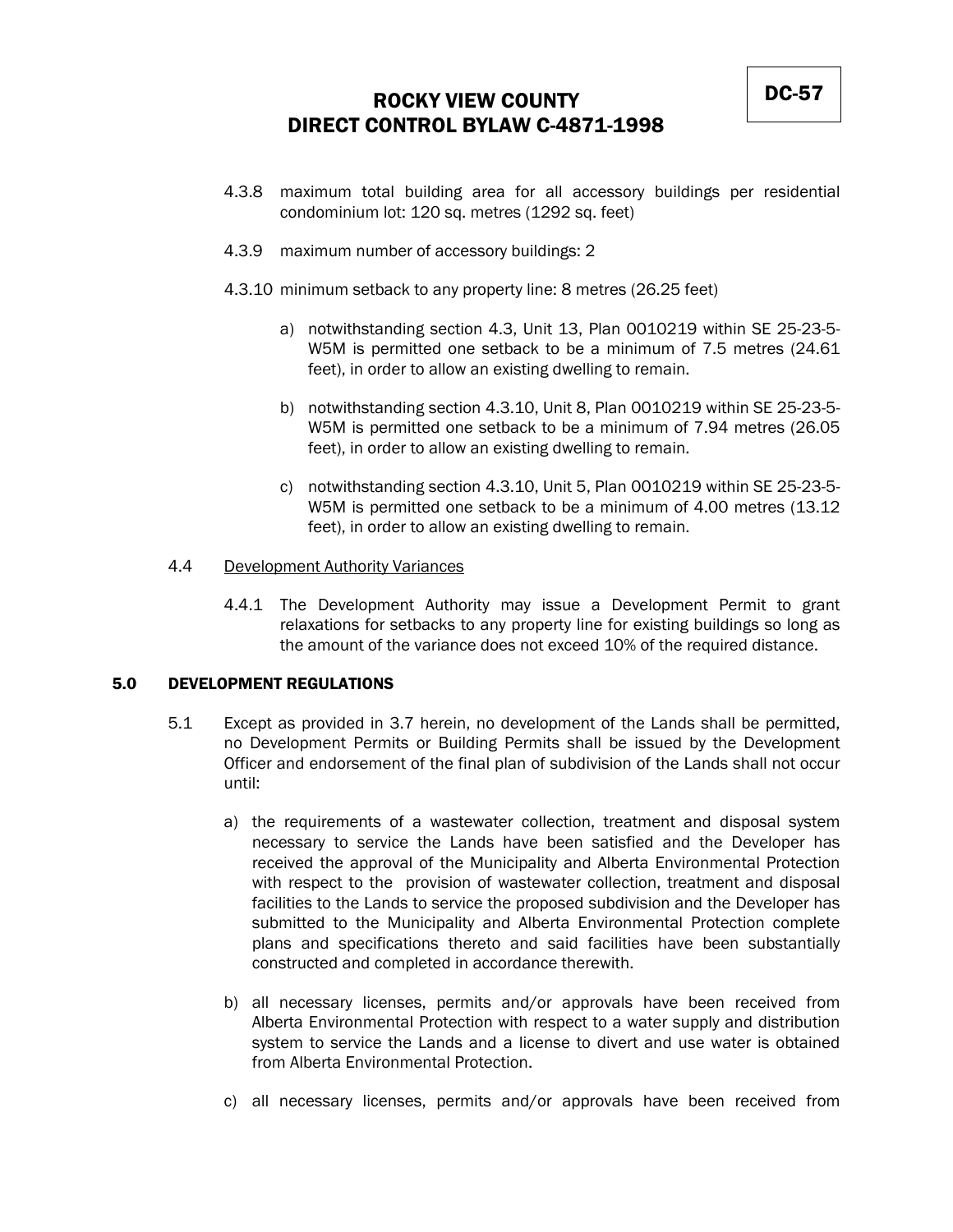Alberta Environmental Protection with respect to the design, capacity, location and operation of the sewage treatment facilities serving the Lands.

- d) all necessary easements and right-of-ways related to the supply and distribution of power, water, gas, stormwater management, wastewater collection, treatment and disposal have been approved by the Municipality and registered concurrently with the final plan of subdivision by the Developer against the Lands or portions thereof.
- e) a Condominium Association has been legally established by the Developer and a Restrictive Covenant confirming that each owner of an interest in the lands will be a member of the Condominium Association, and that said Condominium Association is responsible for securing all on-site roads, water, stormwater management, and sewer facilities. The Condominium Association is also responsible for securing water, stormwater management, and wastewater treatment for the Development Area and maintain the emergency access. The Restrictive Covenant shall be in form and substance satisfactory to the Municipality, and said Restrictive Covenant shall be executed by the Developer and registered against title to the Lands prior to any registered financial encumbrances and registered concurrently with the plan of survey.
- f) Notwithstanding anything to the contrary, the construction of 3 dwelling units for showhome purposes only, may be permitted at the discretion of the Development Officer upon the issuance of a Development Permit by the Municipality. No residential occupancy of the said dwelling units shall occur until such time as all required utility services are installed, available and working to service the said dwelling units and the Development Officer has issued an Occupancy Permit, and until a plan of survey is registered for the applicable residential units.
- 5.2 All foundations proposed to be constructed on the Lands shall be designed and inspected by a qualified Professional Engineer licensed to practice in the Province of Alberta and the plans and specifications shall bear the seal of the Professional Engineer.

#### 6.0 DEFINITIONS

- 6.1 **Building** includes anything constructed or placed on, in, over or under land but does not include a highway or public roadway.
- 6.2 **Developer** means a person or corporation who is responsible for any undertaking that requires a permit or action pursuant to this bylaw.

#### 6.3 Development - means:

i) any excavation or stockpile and the creation of either of them;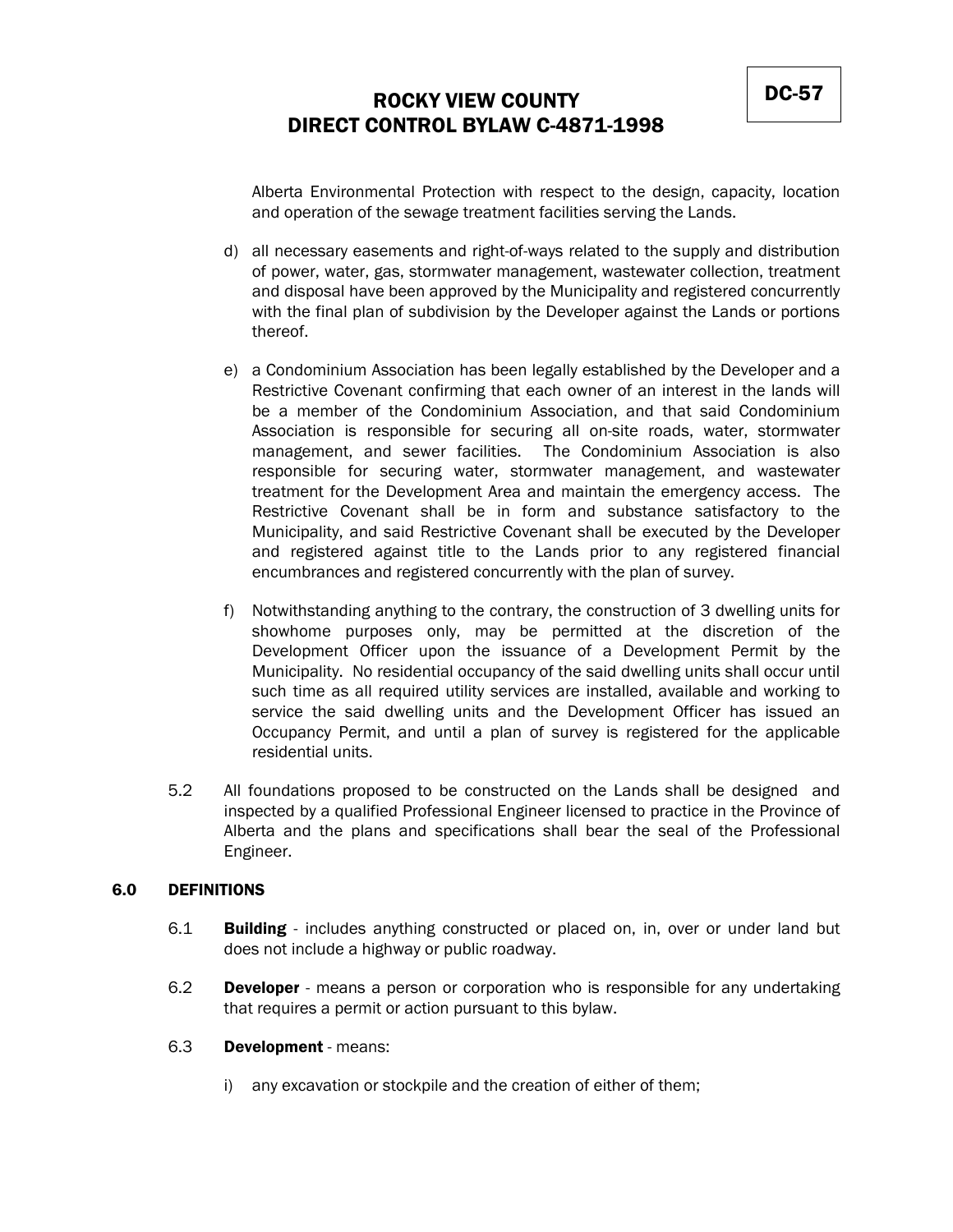- ii) a building or an addition to, or replacement, or repair of a building and the construction or placing of any of them in, on, over or under land;
- iii) a change of use of land or a building or an act done in relation to land or a building that results in or is likely to result in a change in the use of the land or building; or,
- iv) a change in the intensity of use of land or a building or an act done in relation to land or a building that results in or is likely to result in a change in the intensity of use of the land or building.
- 6.4 **Development Agreement** is an agreement between the Developer and the Municipality specifying development regulations, criteria or conditions necessary to ensure all developments and subdivisions on the land conform to Municipal and regulatory approvals.
- 6.5 Letter of Credit means an unconditional and irrevocable Letter of Credit issued by a Canadian chartered bank at the request of the Developer naming the Municipality as the sole beneficiary thereof.
- 6.6 **Professional Engineer** is a Professional Engineer who is a member in good standing with the Association of Professional Engineers, Geologists and Geophysicists of Alberta (A.P.E.G.G.A.).
- 6.7 **Substantial Completion** means Construction Completion Certificates have been issued by the Municipality.
- 6.8 **Utilities** means water treatment and distribution facilities and wastewater collection, treatment and disposal facilities and relevant appurtenances necessary to service the area covered by the bylaw.
- 6.9 Terms not defined above have the same meaning as defined in Section 9.0.0 of the Land Use Bylaw C-1725-84.